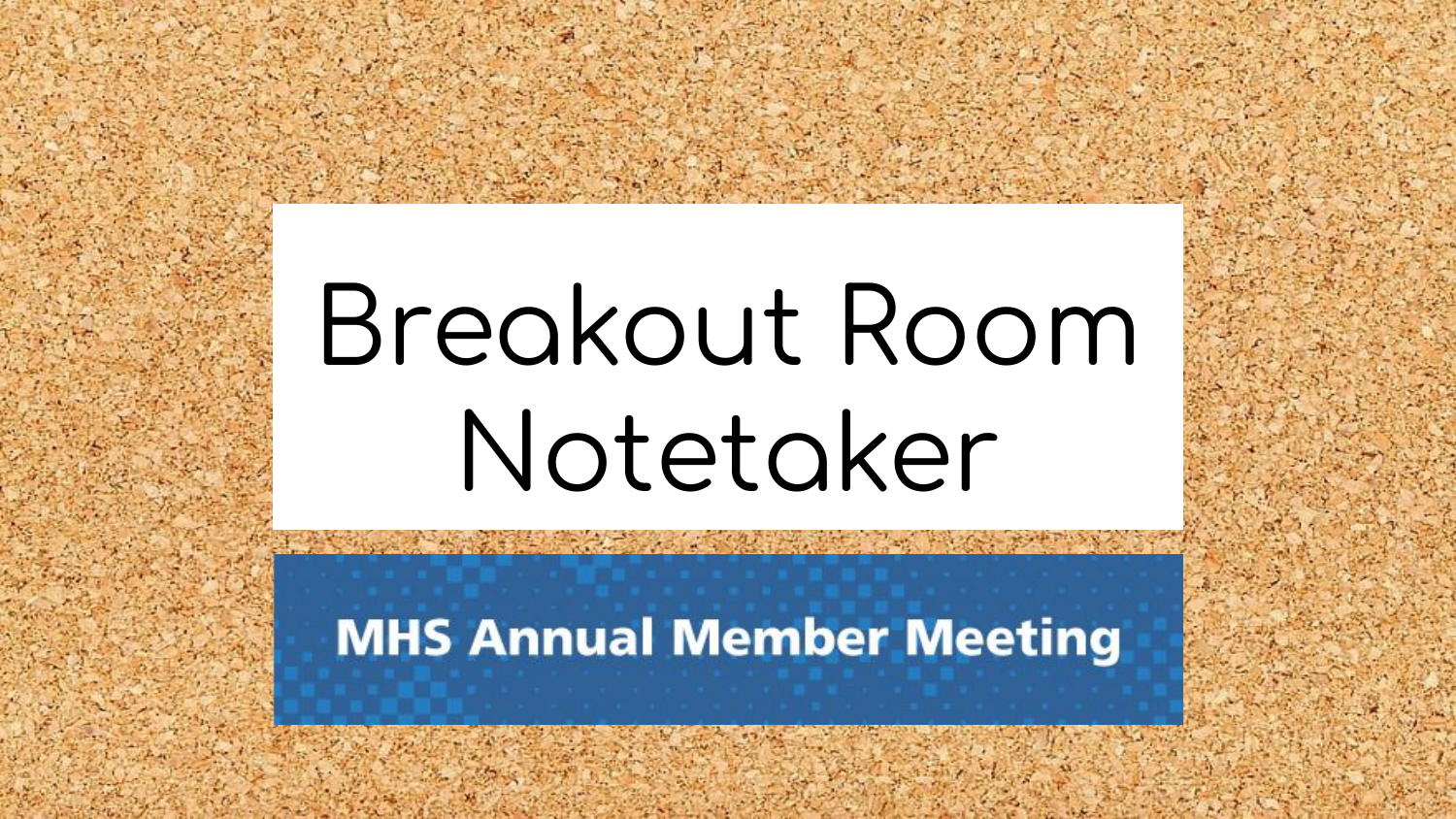#### **Discussion Questions**

MHS member top priorities, per the survey results, are available on the next slide 1. (#3). Does your breakout room group agree with the top 3? If not, what are your group's top 3 priorities? Record your group's top 3 priorities on your note taking slide.

 $2.$ What strategies, financial resources, and/or human resources do your organizations have in place to address these 3 priorities, if any? Please record these.

3. Consider your breakout room's top 3 priorities. Please record at least 1-2 specific suggestions for ways MHS can support your ministries for each of these.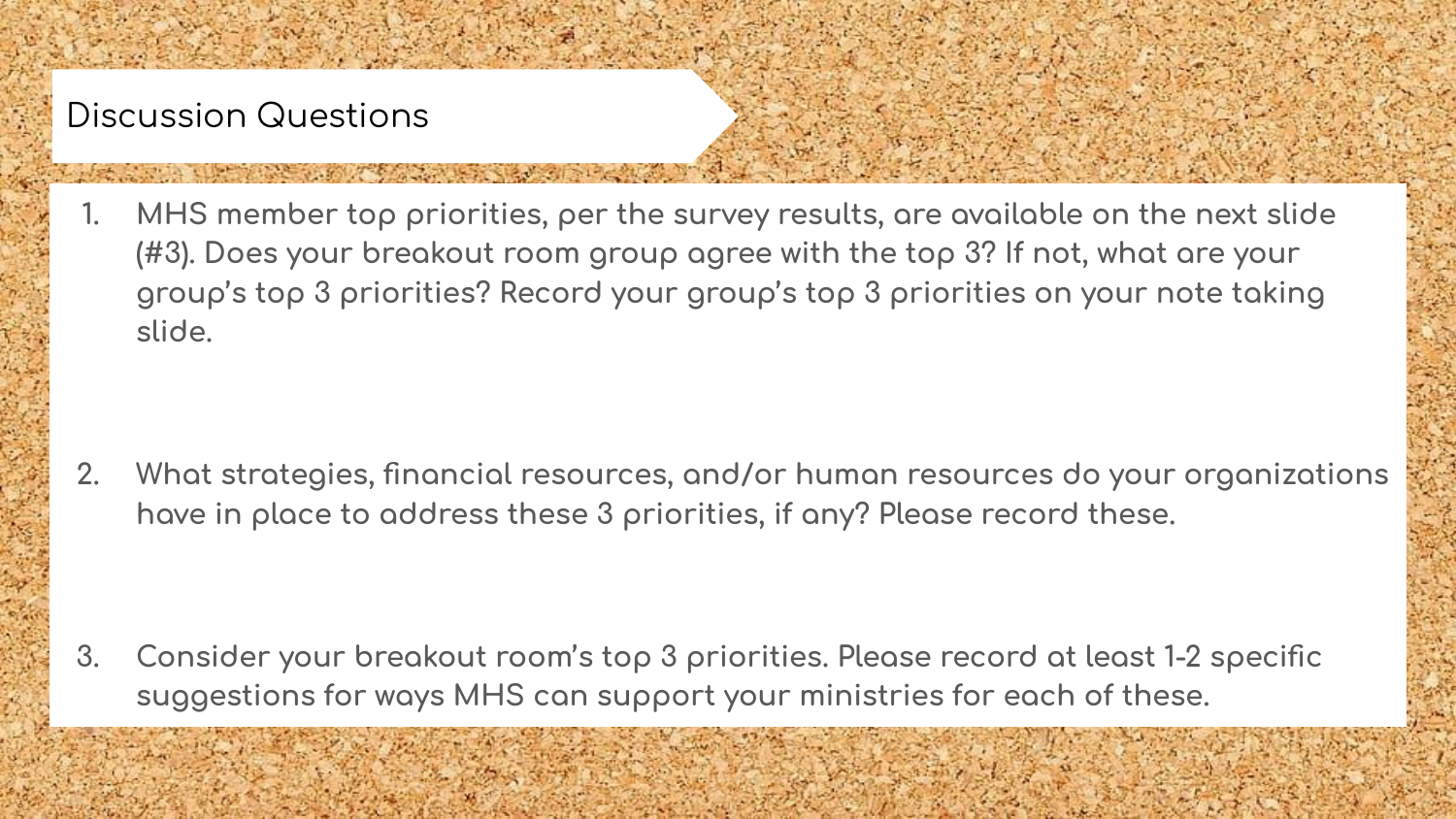## **Member Priorities Survey Results**

| Rank           | <b>Priority</b>                        | Rank | <b>Priority</b>                                 |
|----------------|----------------------------------------|------|-------------------------------------------------|
| 1              | <b>Staff Recruitment and Retention</b> | 7    | Care of Spirit                                  |
| $\overline{2}$ | <b>Board Governance</b>                | 8    | Diversity, Equity, and Inclusion                |
| 3              | <b>Strategic Planning</b>              | 9    | Fundraising                                     |
| 3              | Leadership Development                 | 10   | Affiliations, Sponsorships, and Partnerships    |
| 4              | <b>Board Succession Planning</b>       | 11   | <b>CEO Succession Planning</b>                  |
| 5              | <b>Connection to Anabaptist Values</b> | 12   | <b>Organizational Repositioning</b>             |
| 6              | <b>Team-Building</b>                   | 13   | <b>Executive Leadership Succession Planning</b> |



### Alliance | Consulting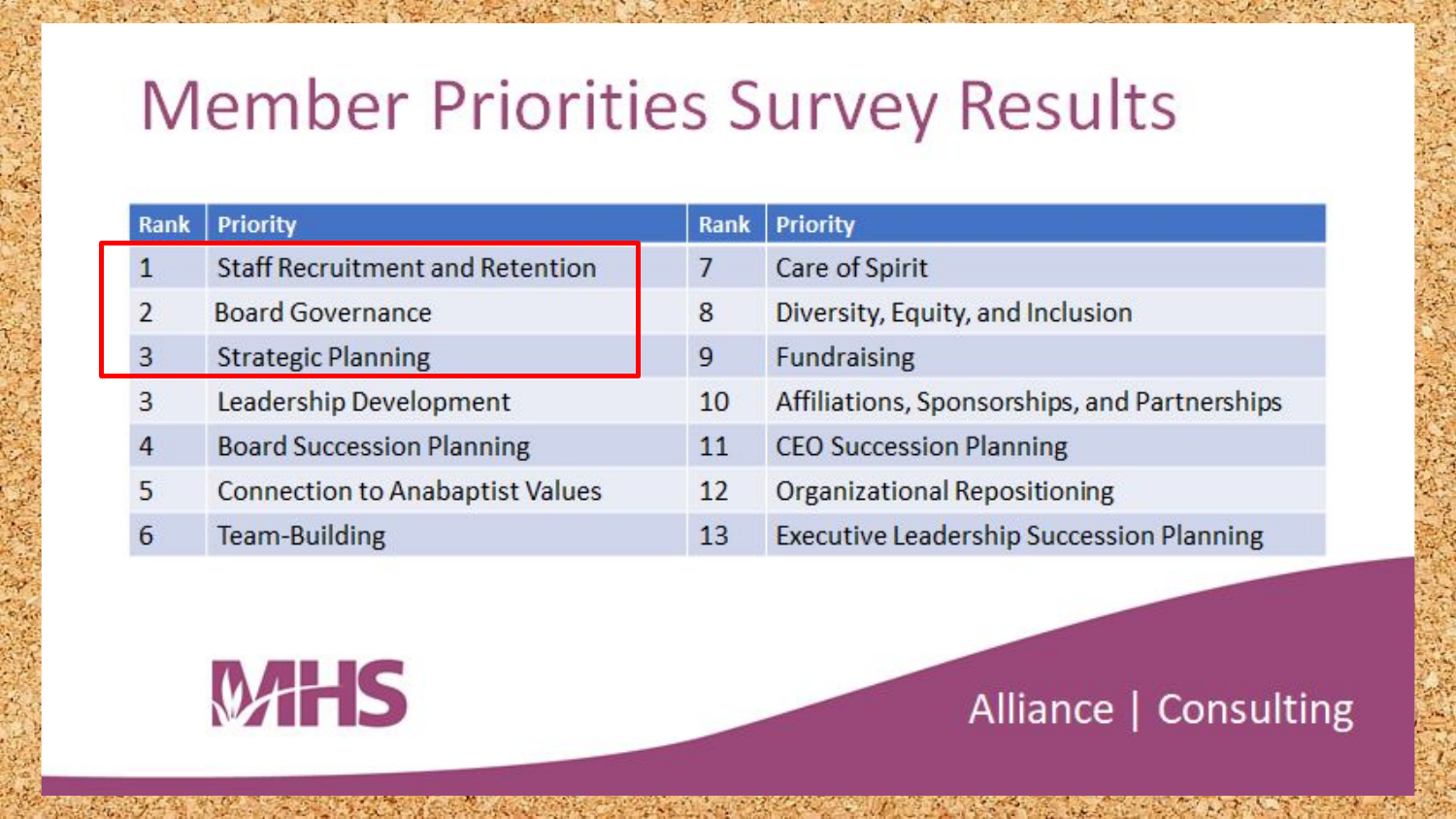A CLEAR THE STATE AND THE STATE OF THE STATE OF THE STATE OF THE STATE OF THE STATE OF THE STATE OF THE STATE OF THE STATE OF THE STATE OF THE STATE OF THE STATE OF THE STATE OF THE STATE OF THE STATE OF THE STATE OF THE S

Todd Hanes, Mark King, Delvin Zook, **Cristal Vincent** 

General agreement in all 4 organizations regarding staff recruiting and retention as a top priority.

MHS - posting leadership positions, team training, Anabaptist training, investigate overseas recruiting (nurses), connecting to our colleges grads

Board governance

MHS - leadership training

CEO and Board Succession

MHS - Facilitate discussion, short term and long term thinking.

Strategic plan, this is a high priority.

MHS - facilitation with leadership, board,

Leadership Development and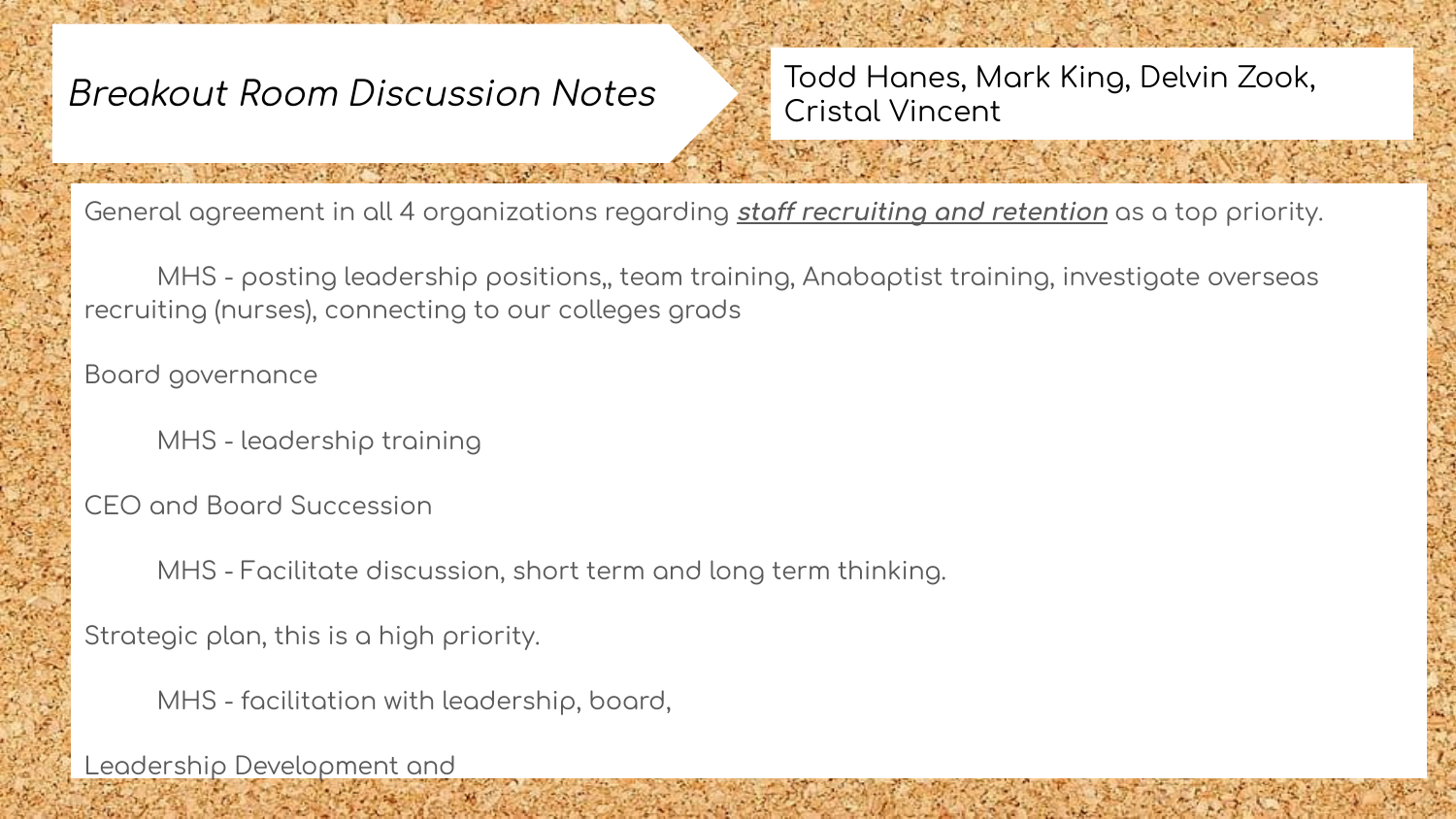The same of the state of the state of the state of the state of the state of the state of the state of the state of

Jen Foster (CCMRS), Roberta Linscheid (Sierra View Homes), Bill Sherer (MSNW), Ryan Goering (Bluestem)

We agree with the priorities as listed.  $\left| \right|$ 

Staff Retention and Recruitment is the largest challenge and the "A list" priority so to speak - the rest seem to be secondary or "B List" items.

Board Governance is challenging with educating members to understand industry specifics and current climate takes time and attention. Maintaining bylaw compliance for members and recruiting new members who are well qualified and contribute to the diversity of the group is a challenge as well. When the board is functioning well and is healthy it is easy to neglect this significant area.

Strategic Planning seems to enable an organization to address any of the other priority issues.

 $2)$ What resources do we have to address these priorities?

Finances in light of the pandemic have been good this year with various subsidy programs, but challenging to predict next year and risk is increased with loans to cover down the road. COVID has challenged all our previous resource streams.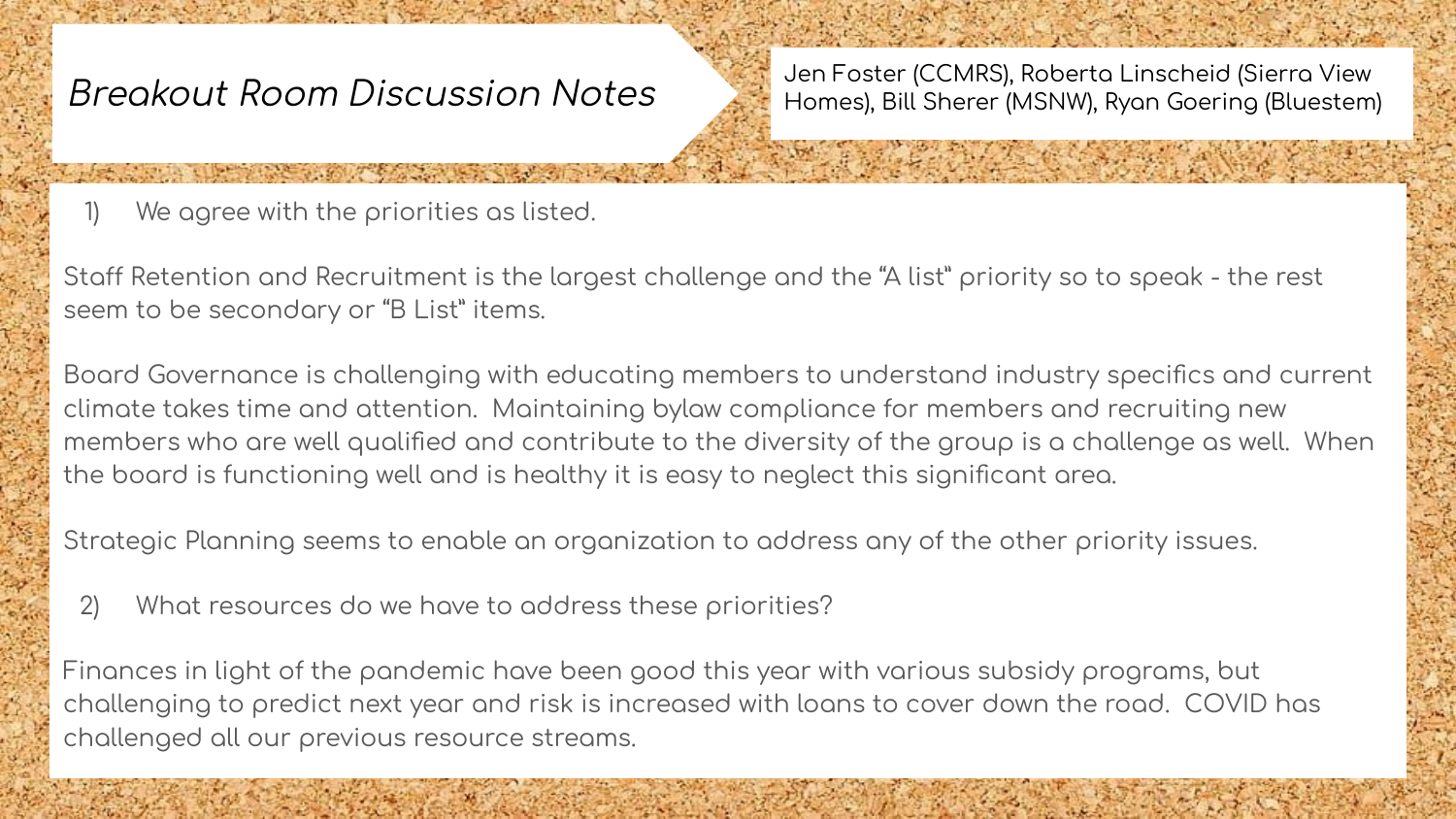Jen Foster (CCMRS), Roberta Linscheid (Sierra View Homes), Bill Sherer (MSNW), Ryan Goering (Bluestem)

3) We wonder what resources MHS could help us coordinate with like agencies to develop shared capacity to address these areas.

Strategic planning - opportunity to partner with MHS Consulting and tools of membership - stakeholder assessments, landscape review, board retreats & education are all helpful ways for MHS to help our organizations. Survey administration is helpful as well.

Governance - Core curriculum for board members to equip them to serve effectively in their contexts which could be generally applicable and easily personalized to the organization.

Staff Retention - employee engagement survey has been helpful. Helping create partnerships between educational institutions and member organizations to cultivate future employees and leaders for our agencies.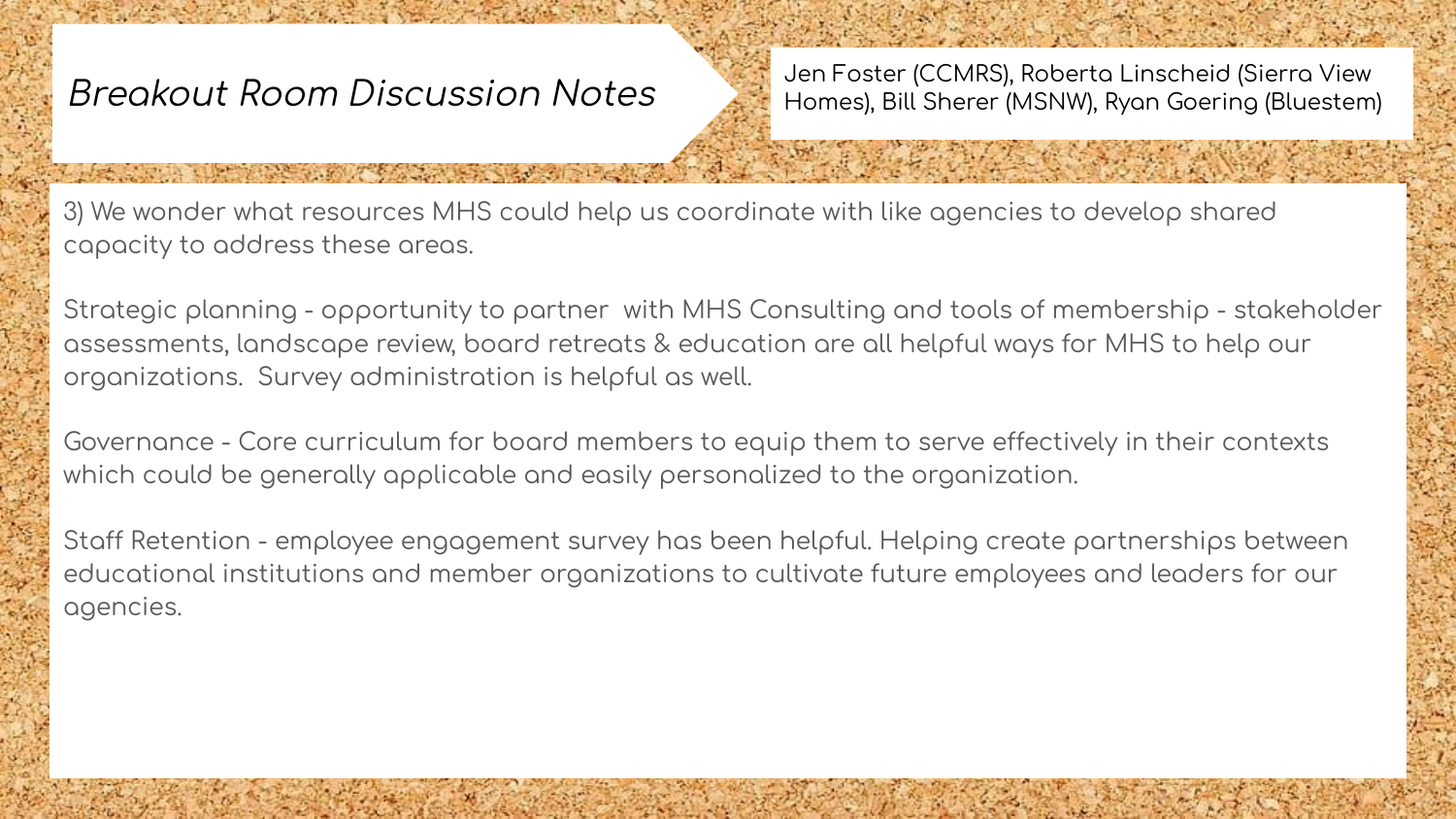Arlan Yoder, Mark Regier, Daniel Mast, **Will Barnhart** 

- Staff Recruitment and Retention
- Board Succession Planning (connects to Board Governance)  $\left( 2\right)$
- Strategic Planning  $3)$

Other--(also important

Affiliations, Sponsorships...

CEO Succession Planning (& Recruitment)

Organizational Repositioning (connects to Affiliations and Sponsorships)

Fundraising (connected to Strategic Planning)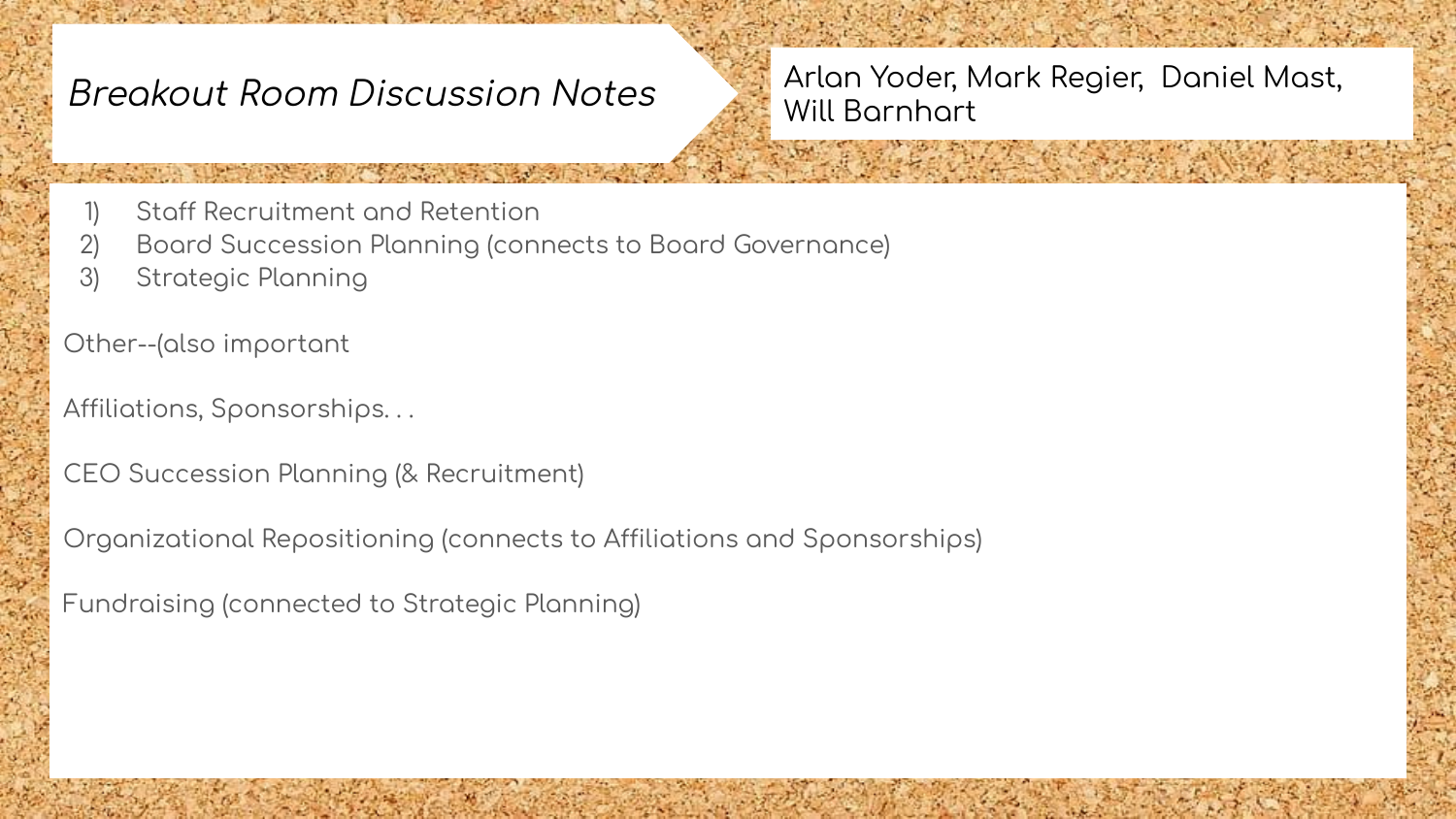THE SAMPLE AND THE RESERVE OF STREET

Leland Sapp, Tim Stoll, Jeremy Lakosh, Mark Leinbach

Agree with the Top three priorities being true from our experience. We represent different populations that we serve.

Organizational Repositioning was mentioned as a #4 for someone. Board Succession was mentioned at #4 for someone else.

Comments: Good to keep questioning do we have resources to make it happen.

Moved recruitment out of HR and into another department/"putting best talent/resources on it"/ POLL surveys for staff on weekly basis. "BelongU"-program that helps with leadership development-meet once a month-Leland S. Looked for recently retired people who have passion for work-Invited them back to work part-time. State raised minimum wage to \$15/hr-precipitated the move to look at job roles/responsibilities. Kept costs to minimum. MHS-continue to provide survey support. Advisory support on board governance is crucial. Board education-keep working on best practices resources for organizations. Keep coming up with these types of things.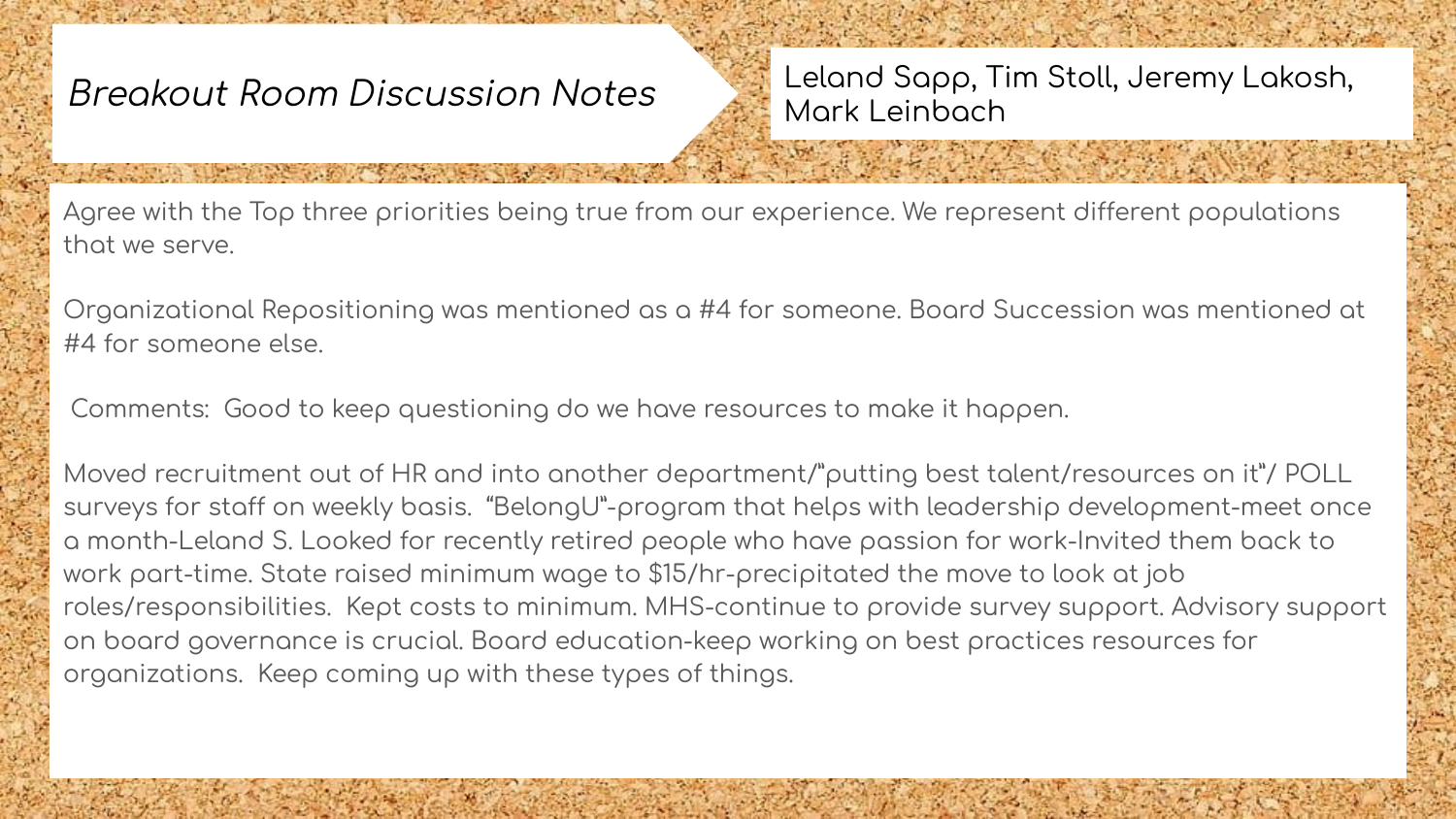#### Steve, Amanda, Ed, Lynn, Missy

Broad agreement with staff recruitment and retention as #1.

The same of the contract of the state of the state of the state of the state of the state of the state of the

Leadership development was seen as very important for several members of the group and closely connected to staff retention. DEI also closely connected with staff recruitment and retention for some organizations. CEO succession important for BrookLane because of upcoming transition. Board governance important to Amanda as new CEO. The group felt that the survey was representative of the survey respondents and different priorities will vary by location and what orgs are dealing with.

Ideas and resources for recruiting retaining staff:

- Including marketing team in recruitment 1.
- Creative staff development 2.
- Intentional overtime  $\mathcal{S}_{\cdot}$

How could MHS help: 1. Connecting us to Mennonite Churches in the Central Valley 2. Need to have diversity in MHS presenters, products and everything offered to member staff.